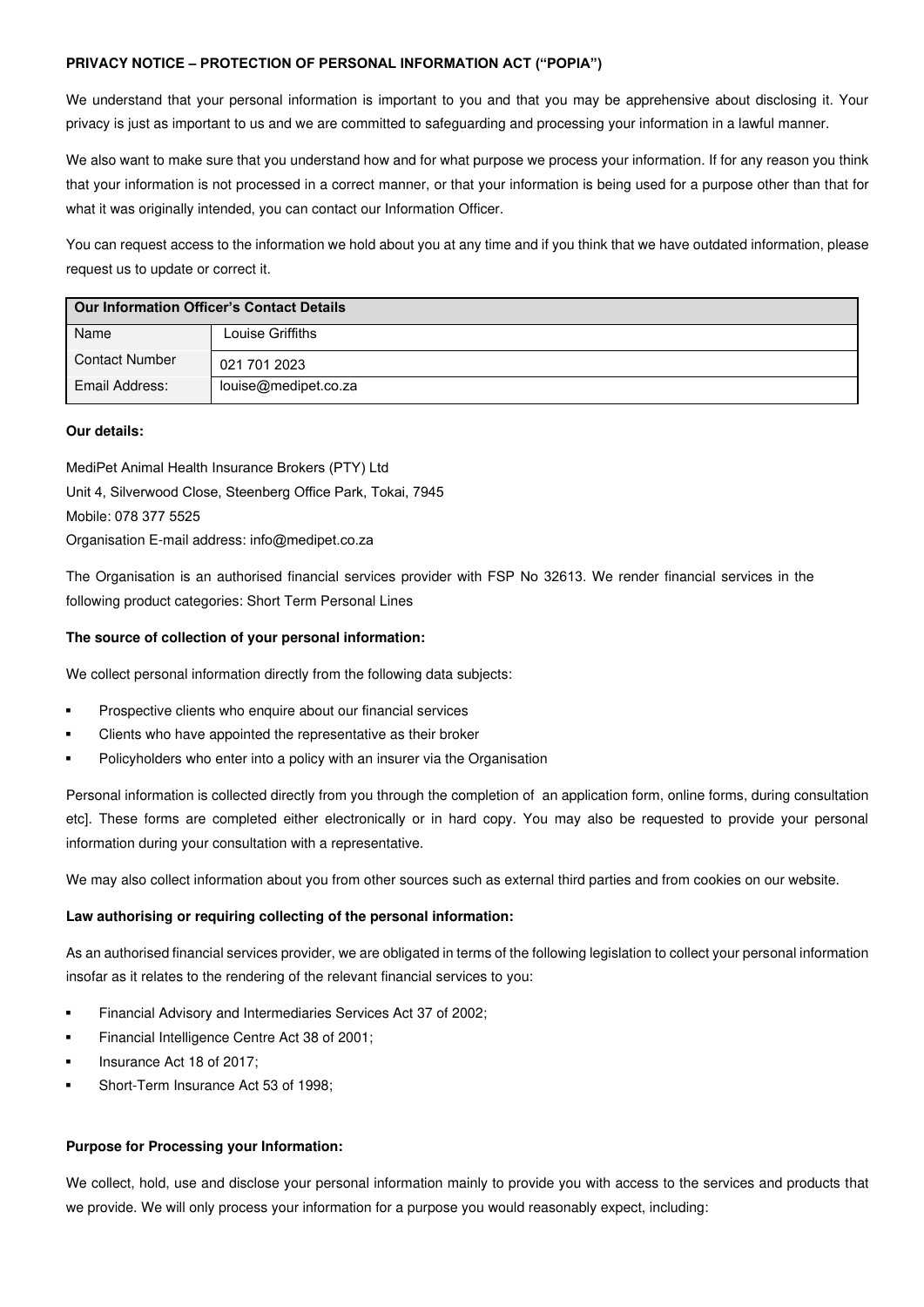- Complying with the obligations contained in the contract concluded between yourself and the FSP
- Providing you with product information and services that suit your needs as requested
- To verify your identity and to conduct credit reference searches
- To issue, administer and manage your insurance policies
- To process insurance claims
- To notify you of new products or developments that may be of interest to you
- To confirm, verify and update your details
- To comply with any legal and regulatory requirements

Some of your information that we hold may include, your first and last name, email address, a home, postal or other physical address, other contact information, your title, birth date, gender, occupation, qualifications, past employment, residency status, insurance, expenditure, animal medical history and your banking details.

Some of the aforementioned personal information may be mandatory to provide within the context of product providers' underwriting requirements and disclosures.

Failing to provide compulsory information may lead to our organisation's inability to carry out the functions necessary to perform as an authorised financial services provider.

#### **Third parties and your personal information**

We may need to share your information to third parties provide advice, reports, analyses, products or services that you have requested. Where we share your information, we will take all precautions to ensure that the third party will treat your information with the same level of protection as required by us.

These third parties may include:

- Your employer (where applicable);
- **•** The Compliance Officer of the organisation (where applicable);
- Analytics and search engine providers assisting in the enhancement of our websites;
- Information Technology specialists assisting us with data storage, security, processing, analytics, etc;
- Auditors of the Organisation:
- Regulatory or governmental authorities such as the Financial Sector Conduct Authority and the Prudential Authority;
- If you have entered into a Short-Term Insurance Policy, the Organisation may share your information as part of its statutory and reporting obligations with:
	- · Your Insurer
		- SAIA

**SAICB** 

#### **The Transfer of your personal information outside of the Republic of South Africa**

Your information may be hosted on servers managed by a third-party service provider, which may be located outside of South Africa. The third-party service providers are located in:

▪South Africa

We confirm that the level of protection afforded to your personal information by that third country or international organisation is equal to the protection afforded by the POPI Act.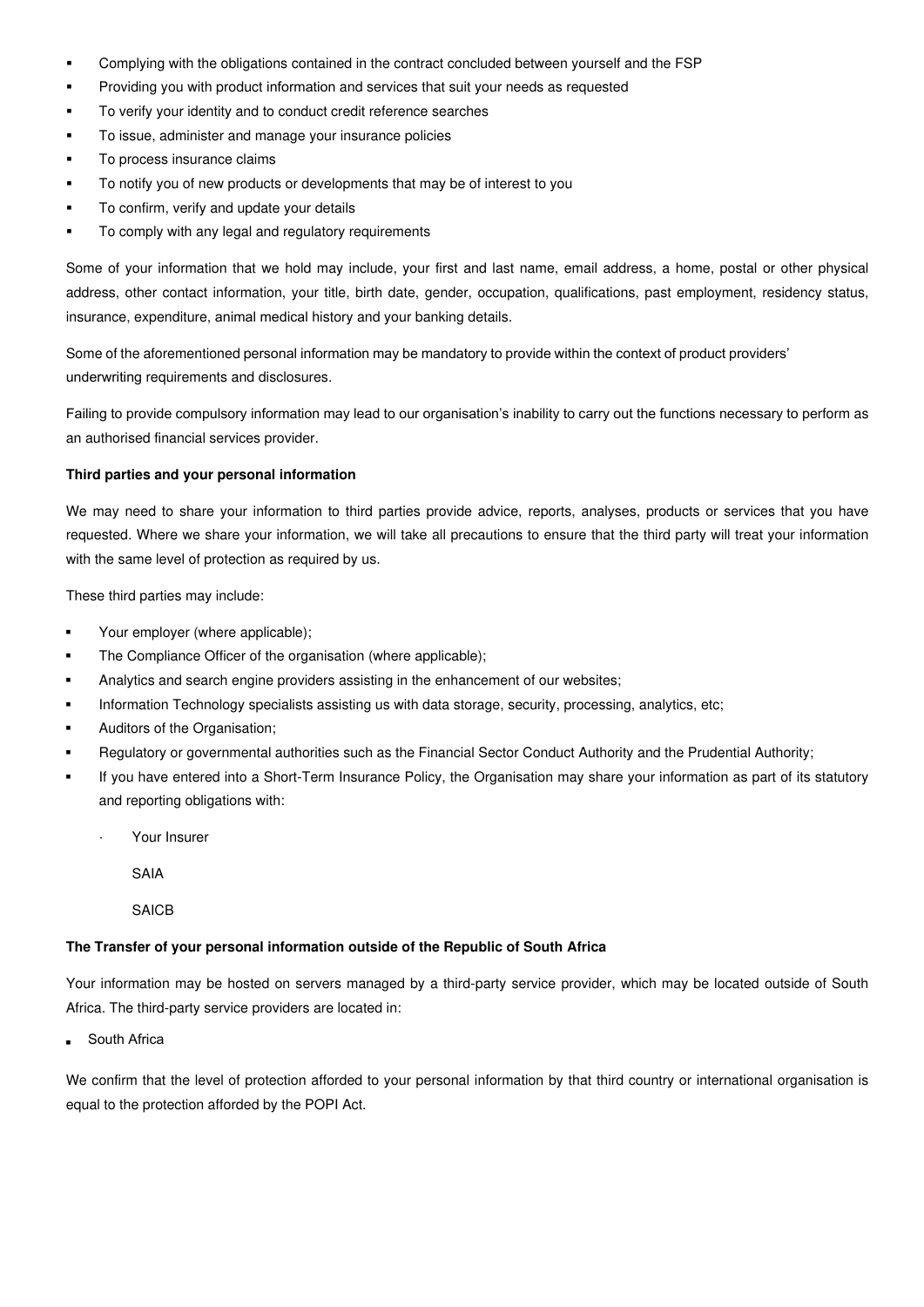## **Complaints and objections**

As a data subject, you have the right to  $-$ 

- **•** Request that we confirm, free of charge, whether or not we hold personal information about you;
- Request that we provide you with a description of the personal information we hold about you, and to explain why and how it is being processed (please complete Annexure A);
- Request that we consider your objections to the processing of your personal information (please complete Annexure B);
- **•** Lodge a complaint with the Information Regulator (please complete Annexure B).

#### **The Information Regulator**

In the event that your personal information has not been processed in accordance with the POPI Act and the principles set out above, you have the right to lodge a complaint with the Information Regulator.

For further information regarding the complaints process, please visit the website of the Information Regulator, as indicated below.

Alternatively, you may contact the Information Regulator for further assistance:

The Information Regulator: Adv Pansy Tlakula

Physical Address: JD House, 27 Stiemens Street, Braamfontein, Johannesburg, 2001

Email: complaints.IR@justice.gov.za

Website:<https://www.justice.gov.za/inforeg/index.html>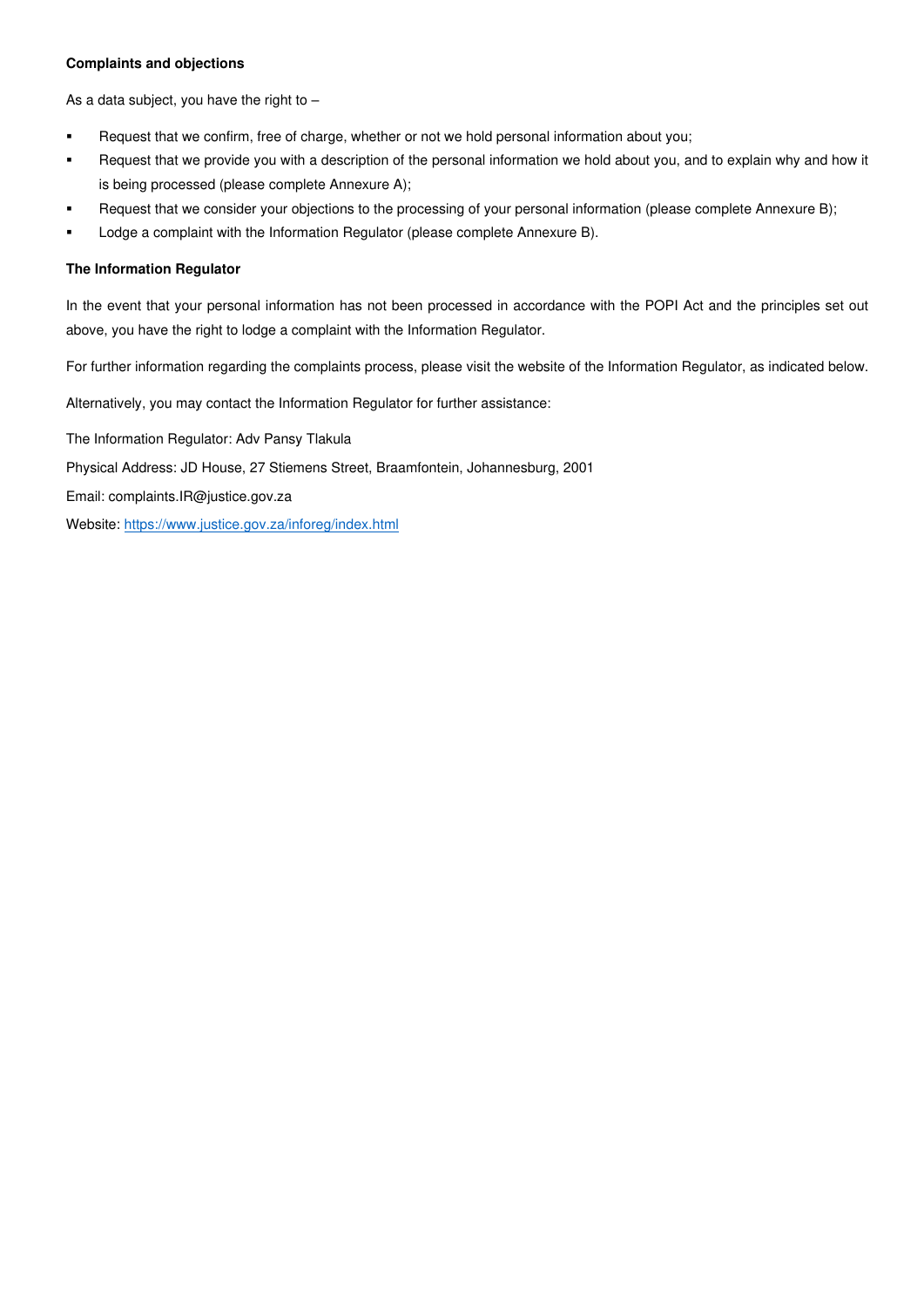# **ANNEXURE A:**

# **PERSONAL INFORMATION REQUEST FORM**

| Please submit the completed form to the Information Officer:           |                                                                                                                                                                                                          |        |  |
|------------------------------------------------------------------------|----------------------------------------------------------------------------------------------------------------------------------------------------------------------------------------------------------|--------|--|
| Name                                                                   |                                                                                                                                                                                                          |        |  |
| <b>Contact Number</b>                                                  |                                                                                                                                                                                                          |        |  |
| Email Address:                                                         |                                                                                                                                                                                                          |        |  |
|                                                                        | Please be aware that we may require you to provide proof of identification prior to processing your request.<br>There may also be a reasonable charge for providing copies of the information requested. |        |  |
| A. Particulars of Data Subject                                         |                                                                                                                                                                                                          |        |  |
| Name & Surname                                                         |                                                                                                                                                                                                          |        |  |
| Identity Number:                                                       |                                                                                                                                                                                                          |        |  |
| Postal Address:                                                        |                                                                                                                                                                                                          |        |  |
| <b>Contact Number:</b>                                                 |                                                                                                                                                                                                          |        |  |
| Email Address:                                                         |                                                                                                                                                                                                          |        |  |
| <b>B.</b> Request                                                      |                                                                                                                                                                                                          |        |  |
| I request the organisation to:                                         |                                                                                                                                                                                                          |        |  |
|                                                                        | (a) Inform me whether it holds any of my personal information                                                                                                                                            | $\Box$ |  |
| (b) Provide me with a record or description of my personal information |                                                                                                                                                                                                          | □      |  |
| (c) Correct or update my personal information                          |                                                                                                                                                                                                          | $\Box$ |  |
|                                                                        | (d) Destroy or delete a record of my personal information                                                                                                                                                | $\Box$ |  |
| <b>C.</b> Instructions                                                 |                                                                                                                                                                                                          |        |  |
|                                                                        |                                                                                                                                                                                                          |        |  |
|                                                                        |                                                                                                                                                                                                          |        |  |
|                                                                        |                                                                                                                                                                                                          |        |  |
|                                                                        |                                                                                                                                                                                                          |        |  |
|                                                                        |                                                                                                                                                                                                          |        |  |
|                                                                        |                                                                                                                                                                                                          |        |  |
|                                                                        |                                                                                                                                                                                                          |        |  |
|                                                                        |                                                                                                                                                                                                          |        |  |
|                                                                        |                                                                                                                                                                                                          |        |  |
|                                                                        |                                                                                                                                                                                                          |        |  |
|                                                                        |                                                                                                                                                                                                          |        |  |
|                                                                        |                                                                                                                                                                                                          |        |  |
| D. Signature Page                                                      |                                                                                                                                                                                                          |        |  |
|                                                                        |                                                                                                                                                                                                          |        |  |
|                                                                        |                                                                                                                                                                                                          |        |  |
|                                                                        |                                                                                                                                                                                                          |        |  |
| Signature                                                              |                                                                                                                                                                                                          |        |  |
|                                                                        |                                                                                                                                                                                                          |        |  |
|                                                                        |                                                                                                                                                                                                          |        |  |
| Date                                                                   |                                                                                                                                                                                                          |        |  |